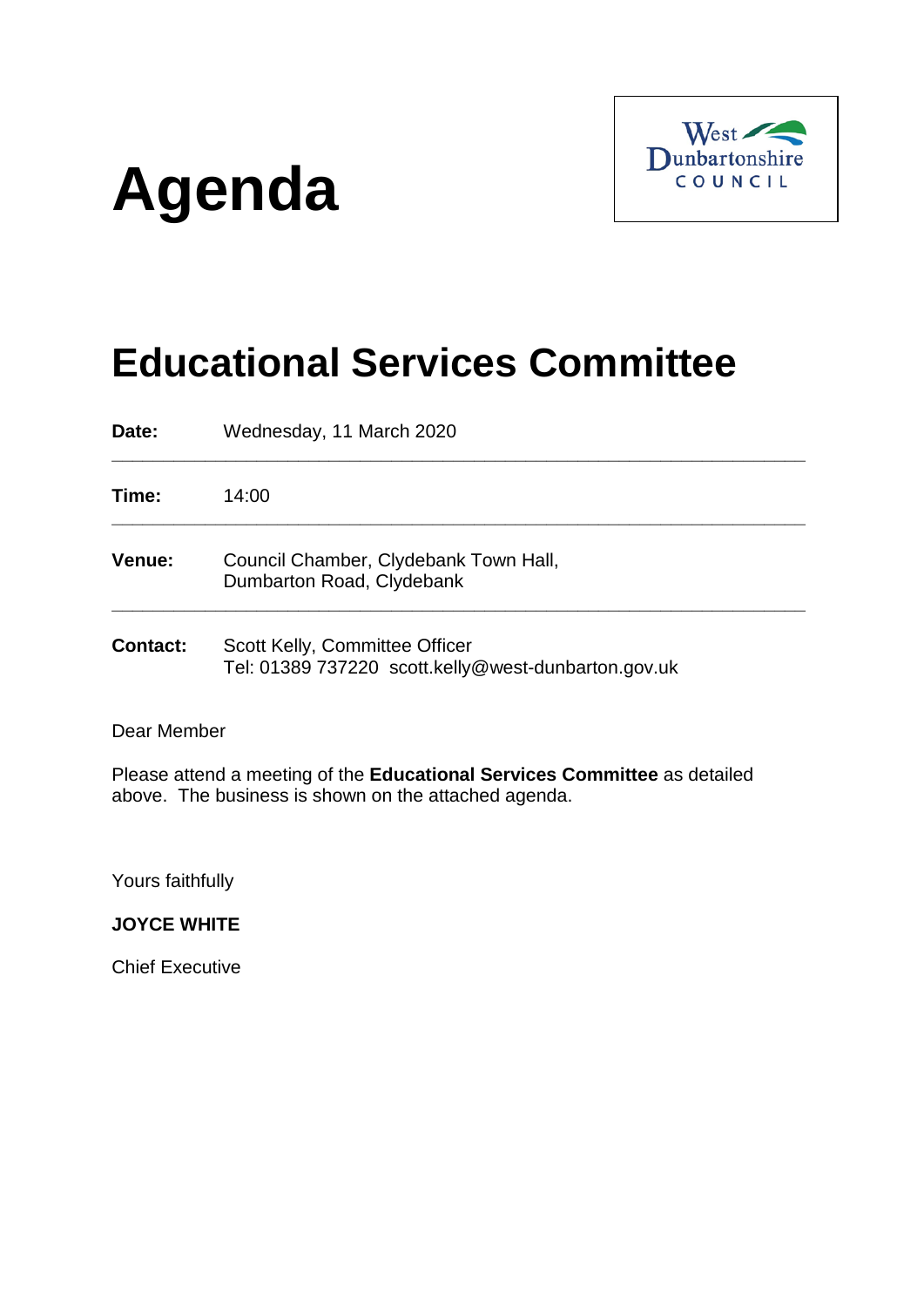#### **Distribution:**

Councillor Karen Conaghan (Chair) Councillor John Mooney Councillor Jim Brown Councillor Sally Page Councillor Ian Dickson (Vice Chair) Councillor Martin Rooney Councillor Diane Docherty Mrs Barbara Barnes Councillor Jim Finn Mr Gavin Corrigan Provost William Hendrie Miss Ellen McBride Councillor Daniel Lennie Muscle Ms Karen McKinlay Councillor Caroline McAllister Miss Sheila Rennie Councillor David McBride Ms Julia Strang Councillor Jonathan McColl Ms Michelle Stuart Councillor John Millar

All other Councillors for information

Strategic Director – Transformation and Public Service Reform Chief Education Officer

Date of Issue: 27 February 2020

#### **Audio Streaming**

Please note: the sound from this meeting may be recorded for live and subsequent audio streaming via the Council's internet site. At the start of the meeting, the Chair will confirm if all or part of the meeting is being audio streamed.

Audio recordings of the meeting (including the attendance or contribution of any party participating or making a contribution) will be published on the Council's website and the Council's host's webcast/audio stream platform.

You should be aware that the Council is a Data Controller under the General Data Protection Regulation. Data collected during this audio stream will be retained in accordance with the Council's [Privacy Notice\\*](http://www.west-dunbarton.gov.uk/privacy/privacy-notice/) and Retention Schedules including, but not limited to, for the purpose of keeping historical records and making those records available via the Council's internet site.

If you have any queries regarding this and, in particular, if you believe that use and/or storage of any particular information would cause, or be likely to cause, substantial damage or distress to any individual, please contact Peter Hessett, Strategic Lead – Regulatory on 01389 - 737800.

\*http://www.west-dunbarton.gov.uk/privacy/privacy-notice/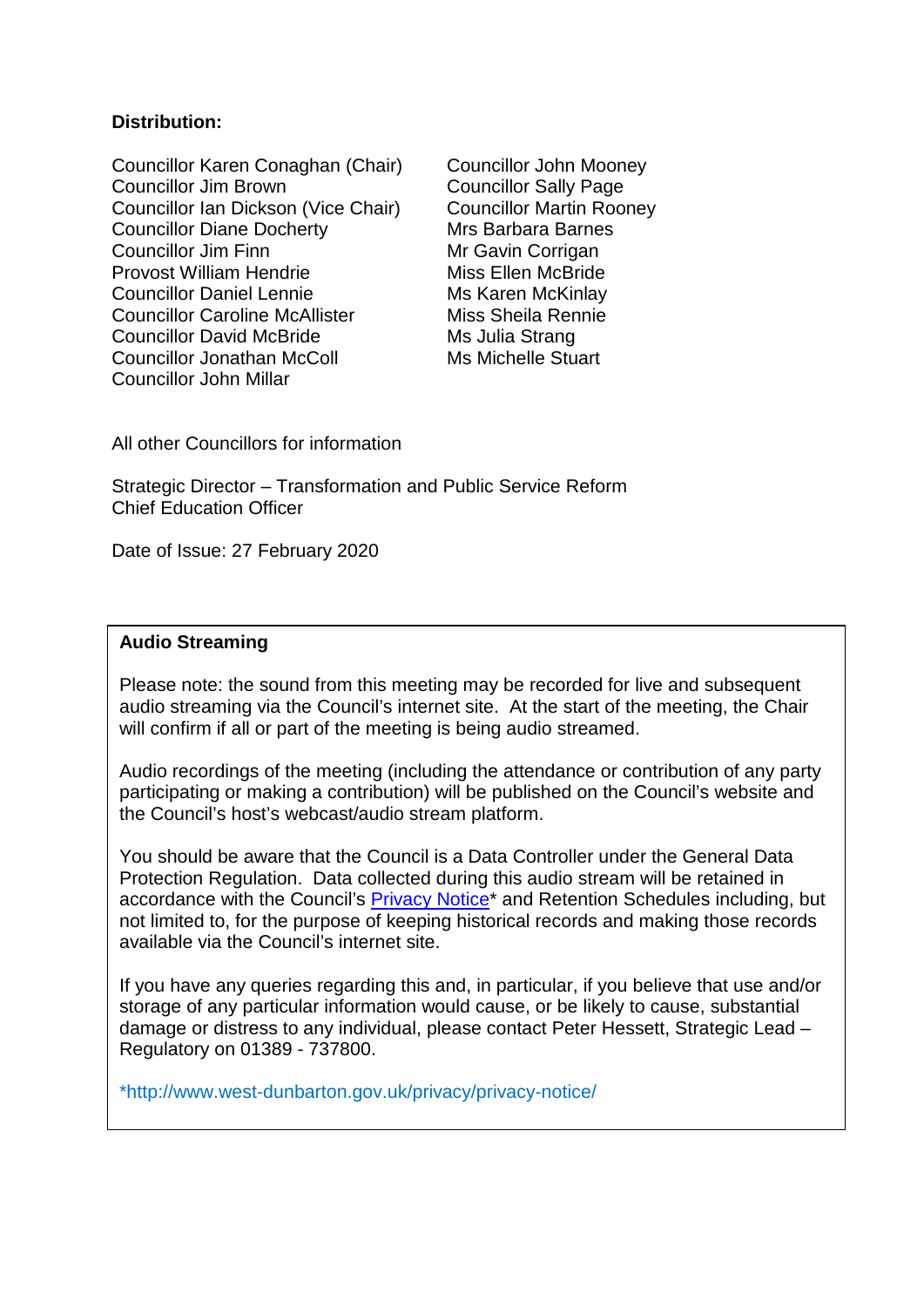#### **EDUCATIONAL SERVICES COMMITTEE**

#### **WEDNESDAY, 11 MARCH 2020**

# **AGENDA**

#### **1 STATEMENT BY CHAIR – AUDIO STREAMING**

The Chair will be heard in connection with the above.

#### **2 APOLOGIES**

#### **3 DECLARATIONS OF INTEREST**

Members are invited to declare if they have an interest in any of the items of business on this agenda and the reasons for such declarations.

# **4 MINUTES OF PREVIOUS MEETING 7 – 11**

Submit, for approval as a correct record, the Minutes of Meeting of the Educational Services Committee held on 4 December 2019.

# **5 LOCAL NEGOTIATING COMMITTEE FOR TEACHERS 13 – 14**

Submit for information, and where necessary ratification, the Minutes of Meeting of the Local Negotiating Committee for Teachers held on 10 December 2019.

#### **6 OPEN FORUM**

The Committee is asked to note that no open forum questions have been submitted by members of the public.

#### **7 LEARNING ESTATE STRATEGY 2020-2030 To Follow**

Submit report by the Chief Education Officer and the Strategic Director – Regeneration, Environment and Growth setting out the Learning Estate Strategy 2020-2030.

**8/**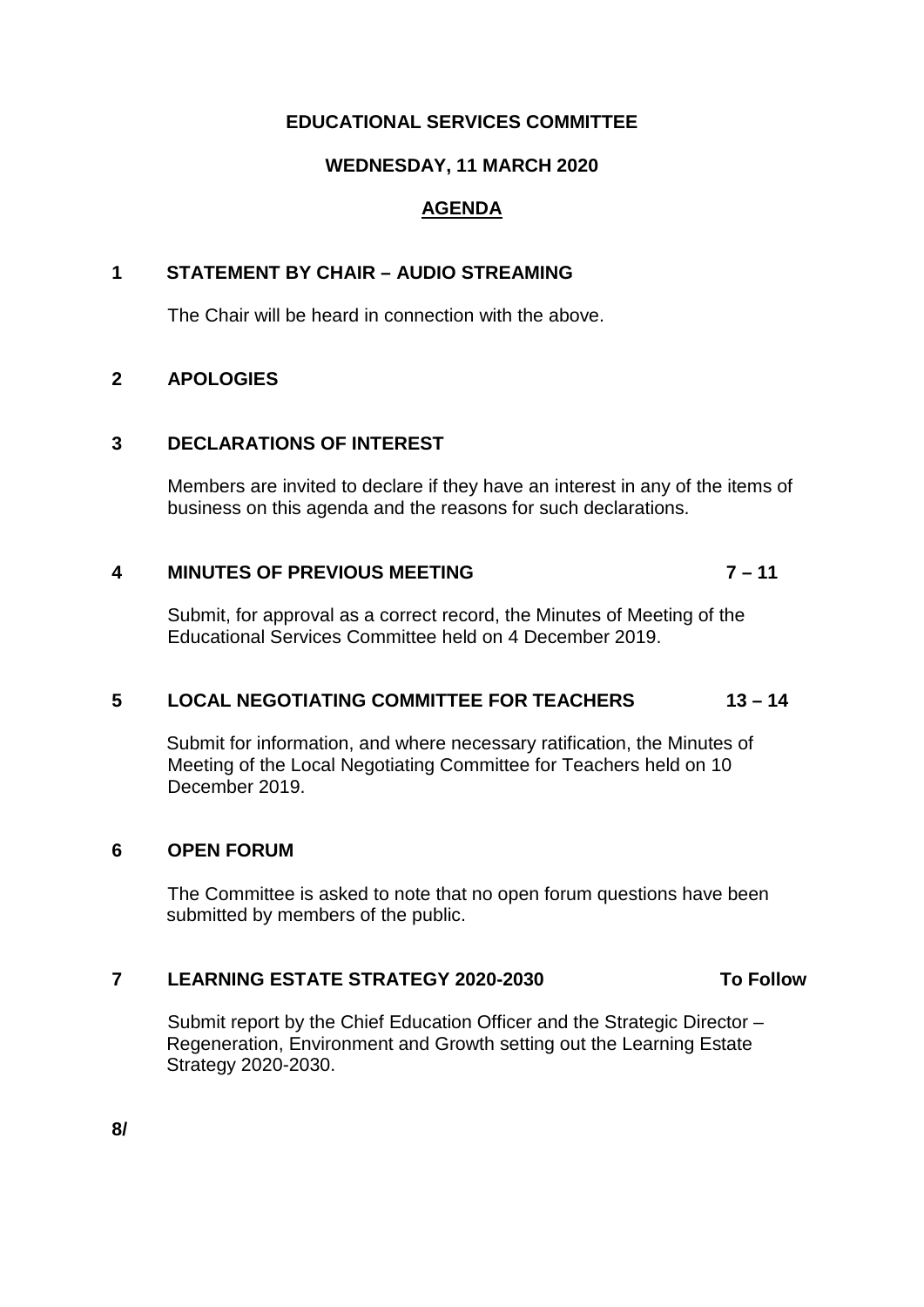#### **8 PROPOSAL TO CONSULT ON AMENDING THE SCHOOLS 15 – 34 ADMISSION AND PLACING REQUEST POLICY**

Submit report by the Chief Education Officer seeking approval to undertake a formal consultation on amending our Admission and Placing Request Policy for mainstream schools (primary and secondary).

#### **9 SCHOOL TRANSPORT TENDERING PROCEDURES SESSION 35 – 37 2020/21**

Submit report by the Chief Education Officer:-

- (a) informing of the proposed timetable for the processing of tenders for mainstream home-to-school contracts; and
- (b) seeking approval to proceed with the proposed timetable in order to secure contracts for school transport for a five year duration from school session 2020/2021 to session 2024/2025.

#### **10 STRATEGY TO RAISE ATTAINMENT AND ACHIEVEMENT 39 – 71 IN WEST DUNBARTONSHIRE – UPDATE**

Submit report by the Chief Education Officer providing an update on activity and progress with regard to implementing West Dunbartonshire's Strategy to Raise Attainment and Achievement.

# **11 EARLY YEARS IMPLEMENTATION UPDATE 73 – 91**

Submit report by the Chief Education Officer providing an update of the plan for the expansion of Early Learning and Childcare in West Dunbartonshire Council.

#### **12 FUNDING FOLLOWS THE CHILD: ADMISSION TO EARLY 93 – 117 LEARNING AND CHILDCARE POLICY GUIDANCE FOR PARENTS AND CARERS**

Submit report by the Chief Education Officer detailing the guidance for admission to early learning and childcare to help parents and carers to make an informed choice about their child's entitlement.

**13/**